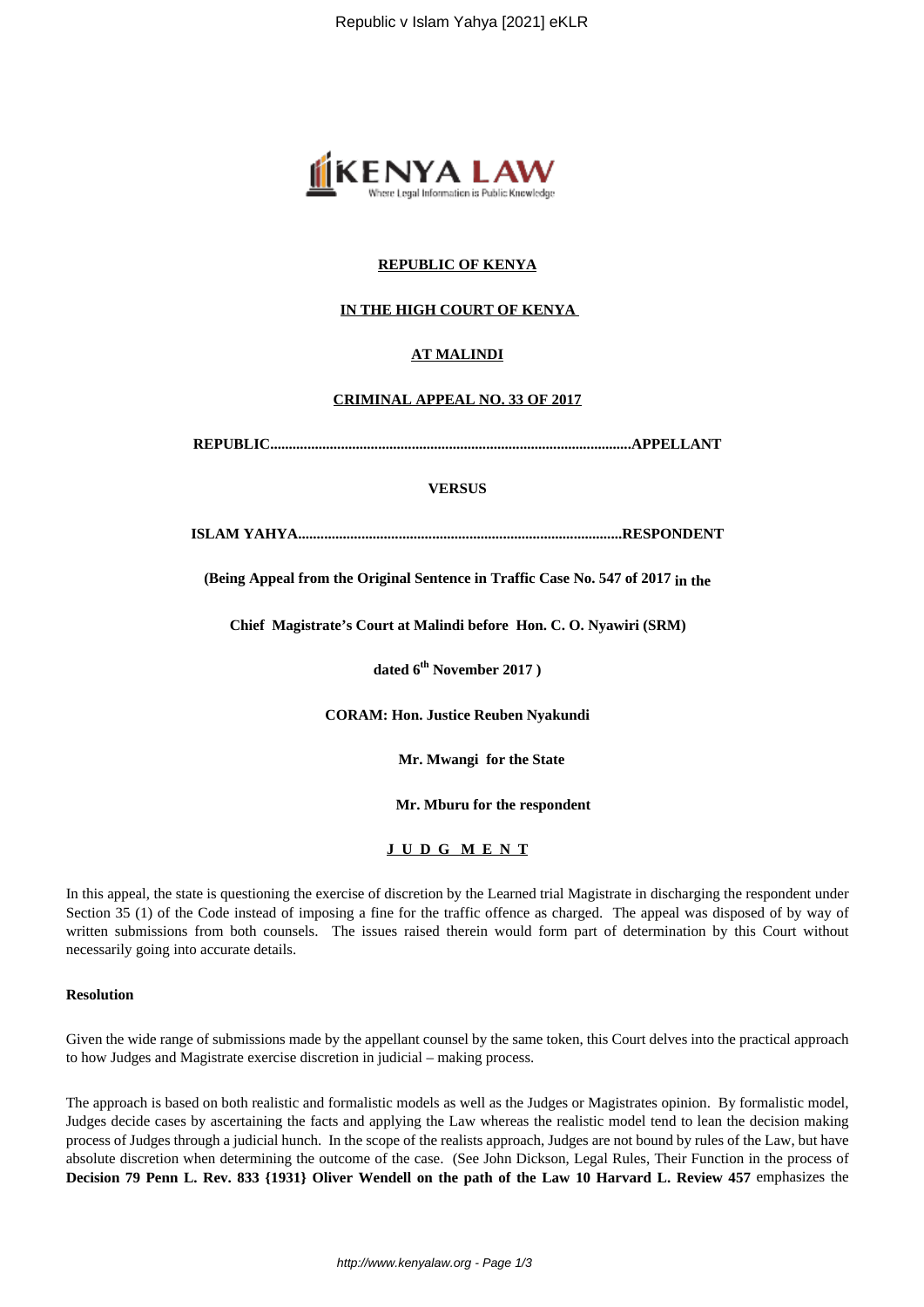unconscious factors that influence a Judge:

**"The language of judicial decision is mainly the language of logic, and the logical method, and form flatter that longing for certainty and for repose which is in every human mind. But certainty generally is illusion, and repose is nor the destiny of man. Behind the logical form lies a Judgment as to the relative worth and importance of compelling legislative grounds, often an inarticulate and unconscious Judgment, it is true, and yet the very root and nerve of the whole proceeding. The very considerations which Judges most rarely mention and always with apology, are the secret root from which the Law draws all the juices of life. I mean, of course, considerations of what is experiment for the community concerned. Every important principle which is developed by litigation is in fact and at the bottom the result of more or less definitely understood views or public policy most generally, to be sure, under our practice and traditions, the unconscious result of instructive prefernces and inarticulated convictions. Not only does the external environment provide a wealth of tools for storing experience and methods for doing manipulations and calculations, it also constrains the reasoning process."**

Similarly, **Posner on Frontier of Legal Theory 3 {2001} Legal Realism** had this to say:

**"The Judges essential activity is the making of a large number of decisions in rapid succession with very little feedback concerning the correctness or consequences of the decisions. He or she does not have the luxury of withholding decisions while persuaded by objectively convincing arguments that the decision will be correct, and no more wants to wallow in uncertainty and regrets, than a Law student wants to retake an exam in his mind after having taken it in the examination room."**

Fundamentally, it is that discretion on alternative sentence, appellant is asking this Court to review. It must however always be remembered that the purpose of a good judicial decision is for the advancement of justice which a judicial officer is enjoined to administer under the Constitution and enabling statutes.

In **Ballentine's Law Dictionary** the word judicial means **"characterizing whatever emanates from a Judge as such or whatever proceeds from Courts of justice."** While Blacks Law Dictionary defines Judgment as **"the official and authentic decision of a Court of Justice."**

In my view, simply stated judging is not a matter of applying readily ascertained legal rules to individual cases. The Judges by the power of discretion must exercise independent Judgment that is shaped by the unique circumstances of the case, their personalities, experience and worldview.

Returning to this appeal, the appellant has failed to demonstrate that the Learned trial Magistrate took into account wrong principles, acted unreasonably, illegally or her decision was non-responsive to the Law and precedents, when one reflects on sentence, empirical studies encourage other alternatives models of sentencing which also serve the ends of justice. The cost of fines and imprisonment worldwide is hard to calculate equally important is the aspect whether the respondent was capable financially to raise monetary value of the fine to be imposed by the Court. A second danger is that the fine initiative once adopted has a default clause of imprisonment. Given that perspective Courts should tread carefully to limit the circumstances under which imprisonment is justified. The result is that the appeal lacks merit. It is good for dismissal.

# **DATED, SIGNED AND DELIVERED AT MALINDI THIS 30TH DAY OF DECEMBER, 2021**

**..........................**

**R. NYAKUNDI**

**JUDGE**

**In the presence of**

1. Mr. Mwangi for the state